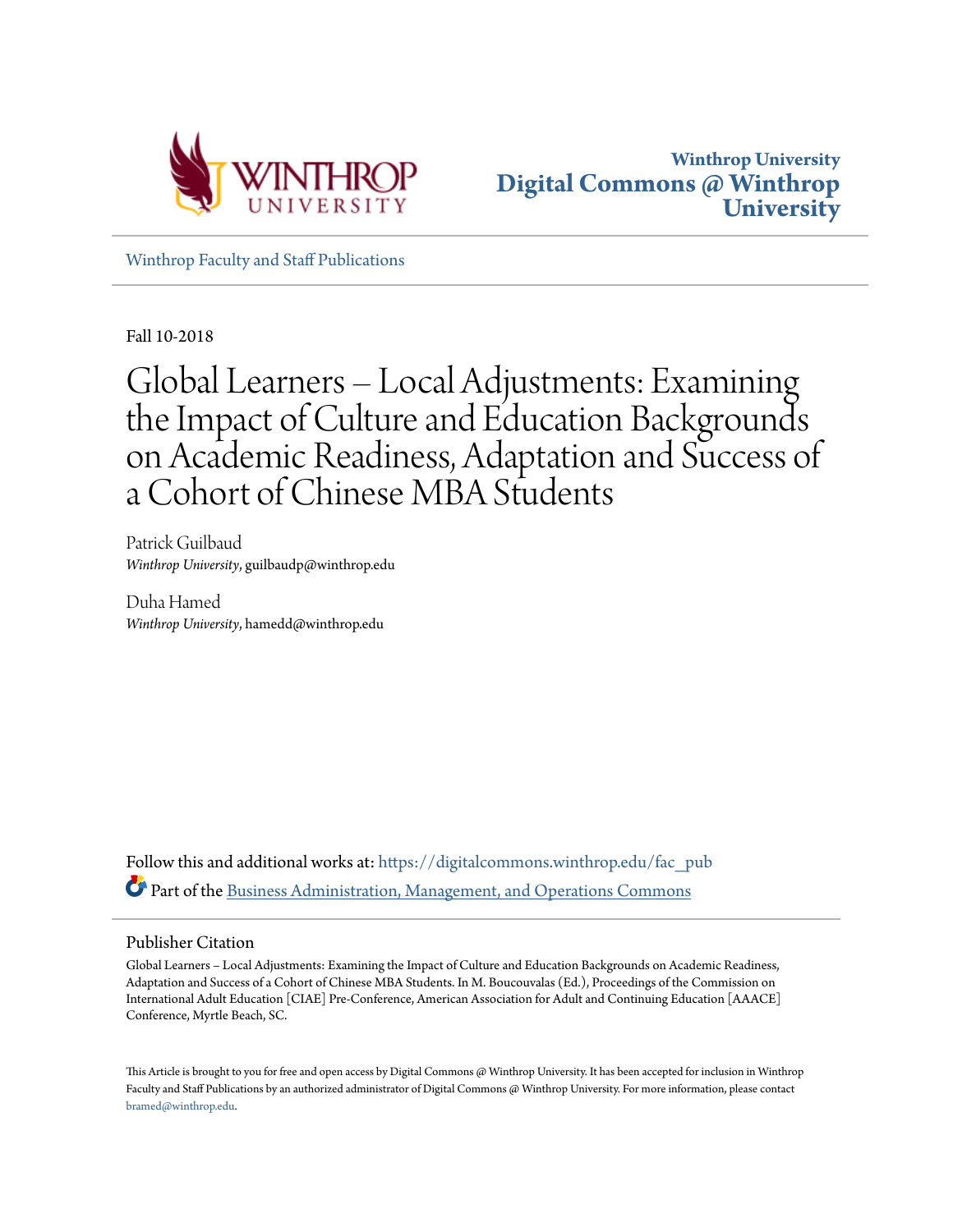## **GLOBAL LEARNERS – LOCAL ADJUSTMENTS: EXAMINING THE IMPACT OF CULTURE AND EDUCATION BACKGROUNDS ON ACADEMIC READINESS, ADAPTATION AND SUCCESS OF A COHORT OF CHINESE MBA STUDENTS**

Patrick Guilbaud, PhD, MSE, MBA Director Extended Education, Summer School and Associate Professor, Winthrop University, Rock Hill SC [guilbaudp@winthrop.edu](mailto:guilbaudp@winthrop.edu)

> Duha Hamed, PhD Assistant Professor Mathematics Winthrop University, Rock Hill SC [hamedd@winthrop.edu](mailto:hamedd@winthrop.edu)

*ABSTRACT:* Adult global learners (AGLs), particularly those with lack of knowledge or understanding of American culture, often have a difficult time adjusting to academic life in the US. We report on a study conducted to determine impacts of focused interventions to facilitate adaptation and resilience of a cohort of 28 Chinese MBA AGLs at Winthrop University, a Master's Comprehensive Public University in the Southeastern region of the US. The AGLs were middle and senior managers from the city of Liuzhou, China. Targeted interventions were made to help the Liuzhou AGLs adapt to the rigors, challenge and demands both academically and socially of completing their degree at the University. Preliminary results show that a few key factors influence the academic performance, cultural adaptation, and educational experience of the Liuzhou AGLs. Moreover, the data shows the Liuzhou AGLs have benefited from the tailored intervention program that was implemented by the University to help them gain the most out of their time studying in the US.

*Keywords:* international graduate students, adult global learners, English language and culture, academic preparation, readiness for campus life in the US

#### **Introduction**

The continued dominance of English as *lingua franca* of international trade and global commerce has led to higher demand for and interest in a USA-branded college degree, both at the undergraduate and graduate levels (Leong, 2015; Mamiseishvili, 2012; Montgomery & Arensdorf, 2012). According to the Institute of International Education (2017), more than one million international students attended U.S. colleges and universities during the academic year of 2016-17. This figure constitutes a 7 percent increase from the previous year's number of international students in the US (IIE, 2017).

The increasing number of international students in the US offers tremendous opportunities and benefits (Coryelle, Durodoye, Wright, & Nguyen, 2012). However, due to differences in academic, cultural, and social backgrounds of various countries around the world, international students present new and often interesting sets of challenges to their US home institutions (Dennehy, 2015; Meyer, 2014). According to Hofstede (1991),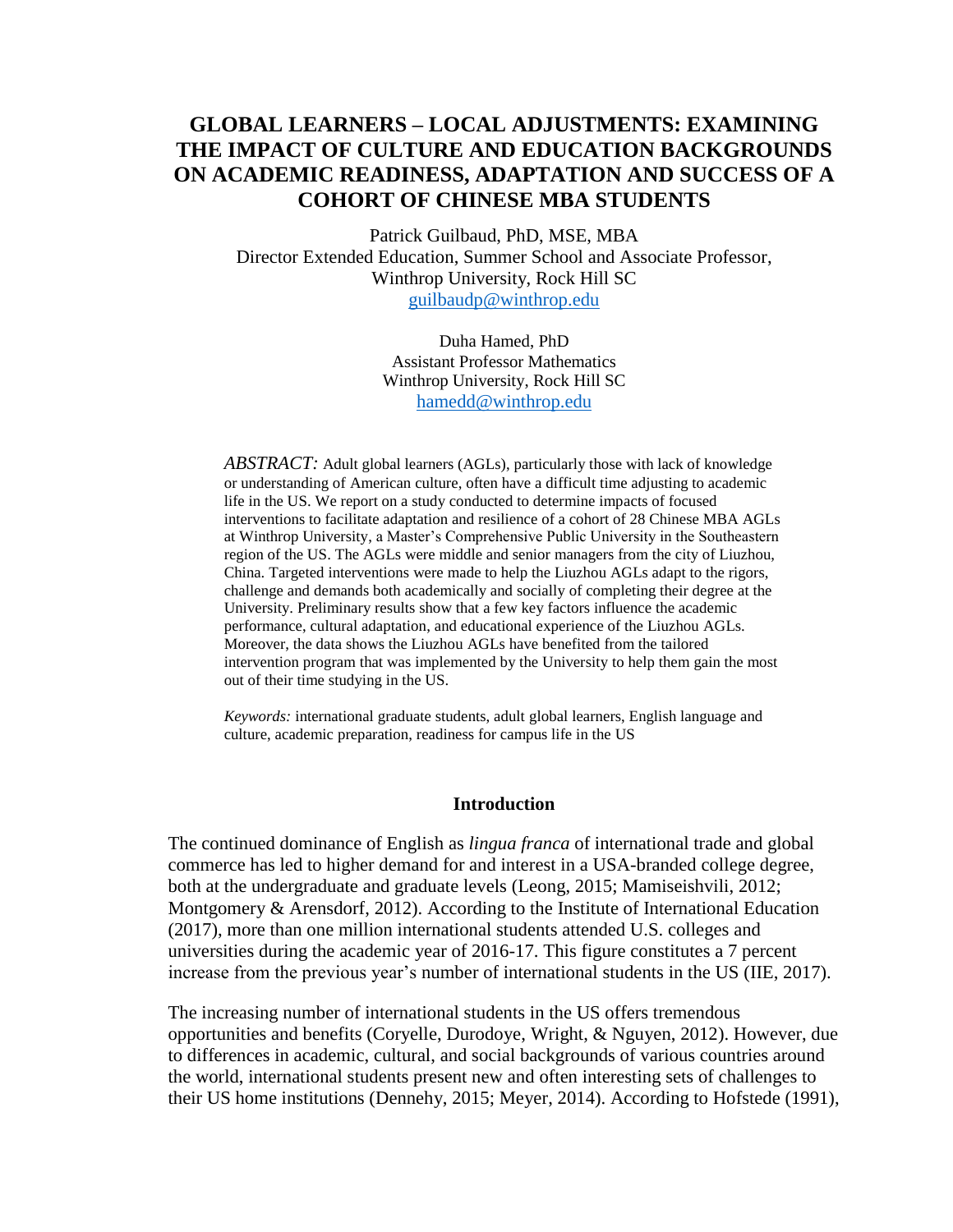activities, actions and even mental attitudes are significantly shaped by one's culture. As a result, US higher education institutions must take concrete steps and measures at all levels of the academic enterprise to facilitate the adaptation and integration of their international students on their campuses (Coryell et al., 2012). This often means realigning, altering, or redefining internal processes and services to ensure the readiness, adaptation, and success of their international students.

However, many US colleges and universities often respond to the greater presence of international students on their campus with programs and initiatives that are isolated and disjointed (Bartram, 2008; Lee, 2010) At present, key activities involve orientation events upon the arrival of the international students on campus, followed by mid-semester interventions to help with academic difficulties, and informal linkages with local faithbased organizations for English tutoring and multi-cultural interactions (Birnbaum, Cardona, Milian, & Gonzalez, 2012). While those acculturation activities are helpful, much work remains to be done at many colleges and universities in the US to reach the goal of helping international students integrate, adapt, and succeed on their campuses (Coryell et al., 2012).

#### **Literature Review**

#### **Global Learners**

With our current interdependent and interlinked global economy, there is at present a greater need for professionals with strong technical expertise and advanced intercultural competencies (American Council of Education, 2013). As a result, students from all over the world come to the US or other English-speaking countries to acquire the necessary credentials that will allow them to land a coveted job at a multi-national corporation, an organization with a strong international presence, or a local entity with international aspirations (Hunter, White, & Godbey, 2006; Tarrant, 2010).

However, international students who are enrolled at US higher education institutions (HIEs) must deal with numerous challenges and barriers which include: English language knowledge, academic readiness, and acculturation to the norms of their new "home" institutions (Fass-Holmes & Vaughn, 2014; Glass & Westmont 2014; Kashima, & Loh, 2006). Fortunately, given the increased availability and use of the Internet and social media, there is now broader awareness of multi-cultural issues by high school students across the globe (Kabilan, Ahmad & Abidin, 2010; Kaplan & Haenline, 2010). As a result, many international undergraduate students are now having a much easier time making the transition to collegiate life in the US than in years past (Forbush  $& Foucault-$ Welles, 2015).

#### Adult Global Learners

In this paper, we define international graduate students as "Adult Global Learners" (AGL) given that they have significant years of training and work experience in their home countries (Chan, 2010; Hovland, 2009). We also accept that adult international students tend to have a more difficult time with academic and socio-cultural life at their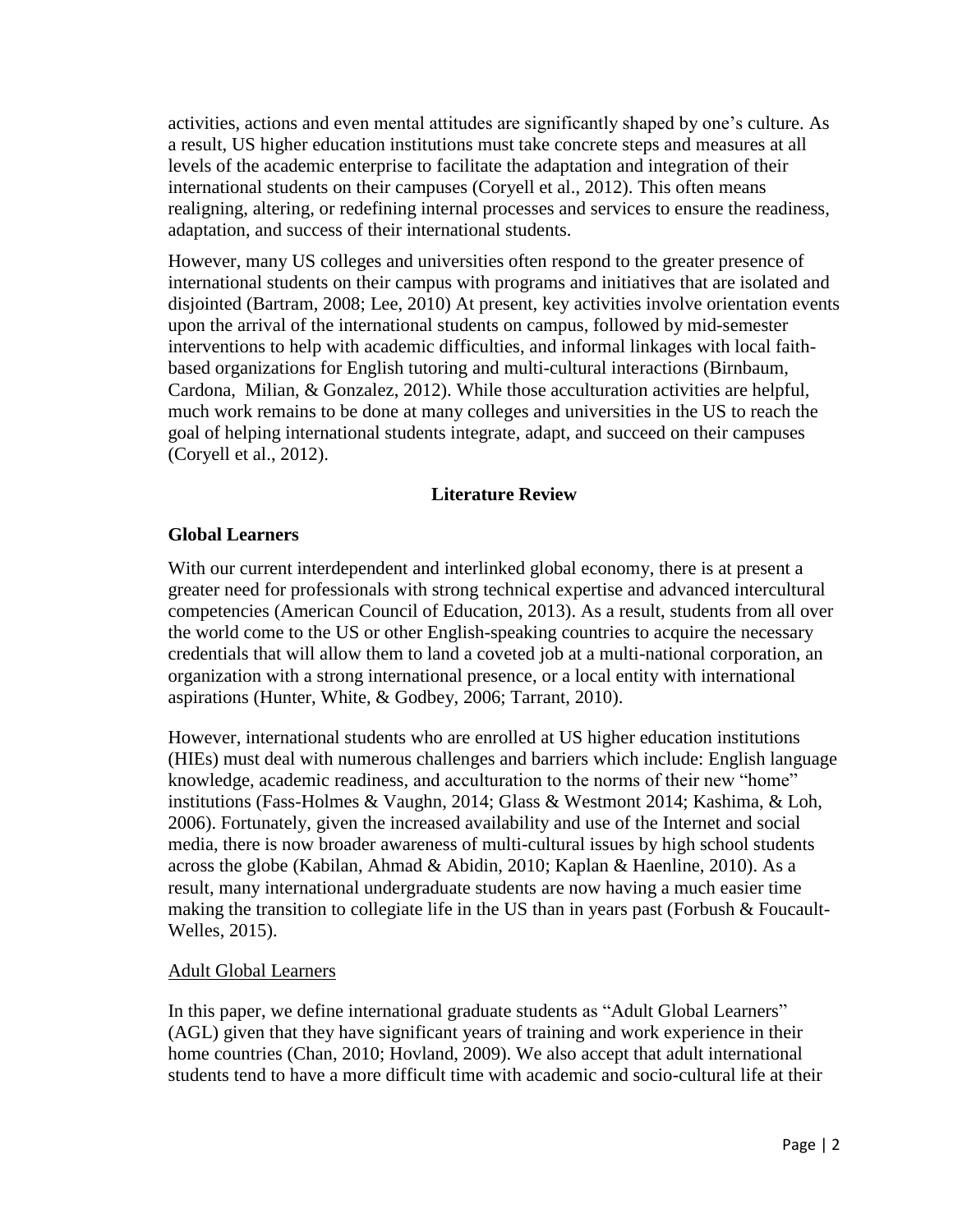schools than their undergraduate counterparts while completing their degree programs in the US (Hartshorne & Baucom, 2007; Vaughn, Bergman & Fass-Holmes, 2015).

According to the Council of Graduate Schools (2009), the average age of a US graduate student is 28. These students often have other responsibilities such as work, parenting, civic duties or personal activities outside their academic pursuits (Markle, 2015). Therefore, AGLs, and most specifically those who come to the US to complete professional-oriented programs of study, require more learner-centered instructional approaches and interventions that are based on andragogical methods and principles (Knowles, 1989; Muduli & Raval, 2018). Moreover, AGLs face the challenge of sociocultural adaptation and integration to their schools in the US, given that they will have a much stronger connection to their home cultures.

Furthermore, international students who come to the US to pursue a professionallyoriented program of study such as MBA, Law, Nursing, Public Administration, Teacher Education, or Social Work will have different attitudes and stronger ties and connections to their professions (Lave & Wenger, 1991; Lee, 2010; Markle, 2015). In addition, due to their unique socio-cultural profiles and previous academic backgrounds, international graduate students will tend to have more defined motivational orientations with regard to their academic pursuits in the US (Lin & Wang, 2015).

## **Local Demand**

The ability to successfully make a campus more prepared, ready, and welcoming to international students and AGLs very often depends on the institution's internal cultures, overall mission, strategic focus, and steadfast commitment to global education and diversity programs (Agnew & VanBalkom, 2009; Cook, 2016; Deardorff, 2006). This is because there are many different elements that factor into creating a learning environment that addresses the unique needs of students who are both older and have different cultural backgrounds. These include recruiting and hosting international students, faculty and student engagement, and adult-oriented pedagogy and curriculum adjustments (Burnett  $\&$ Huisman, 2010; Qiang, 2003).

The senior leadership of colleges and universities clearly have the responsibility to lead personnel, allocate the necessary resources, and formulate policies for the efficient and effective functioning of their institutions (Ota, 2013; Sporn, 1996). Therefore, they play a critical role in making the campus more accessible and accommodating to international students. Nevertheless, it is faculty members along with academic support personnel who ultimately have the greatest impact on the adaptation, integration, and success of international students at most universities (Leong, 2015; Lin & Wang, 2015; Mamiseishvili, 2012). As international students and most specifically AGLs would have been more accustomed to the instructional approaches and methods of their home countries, faculty members take on the responsibility of adjusting their teaching, assessment, and even communication methods to create a learning environment that will allow all students to excel (Hartshorne & Baucom, 2007).

#### Campus Internationalization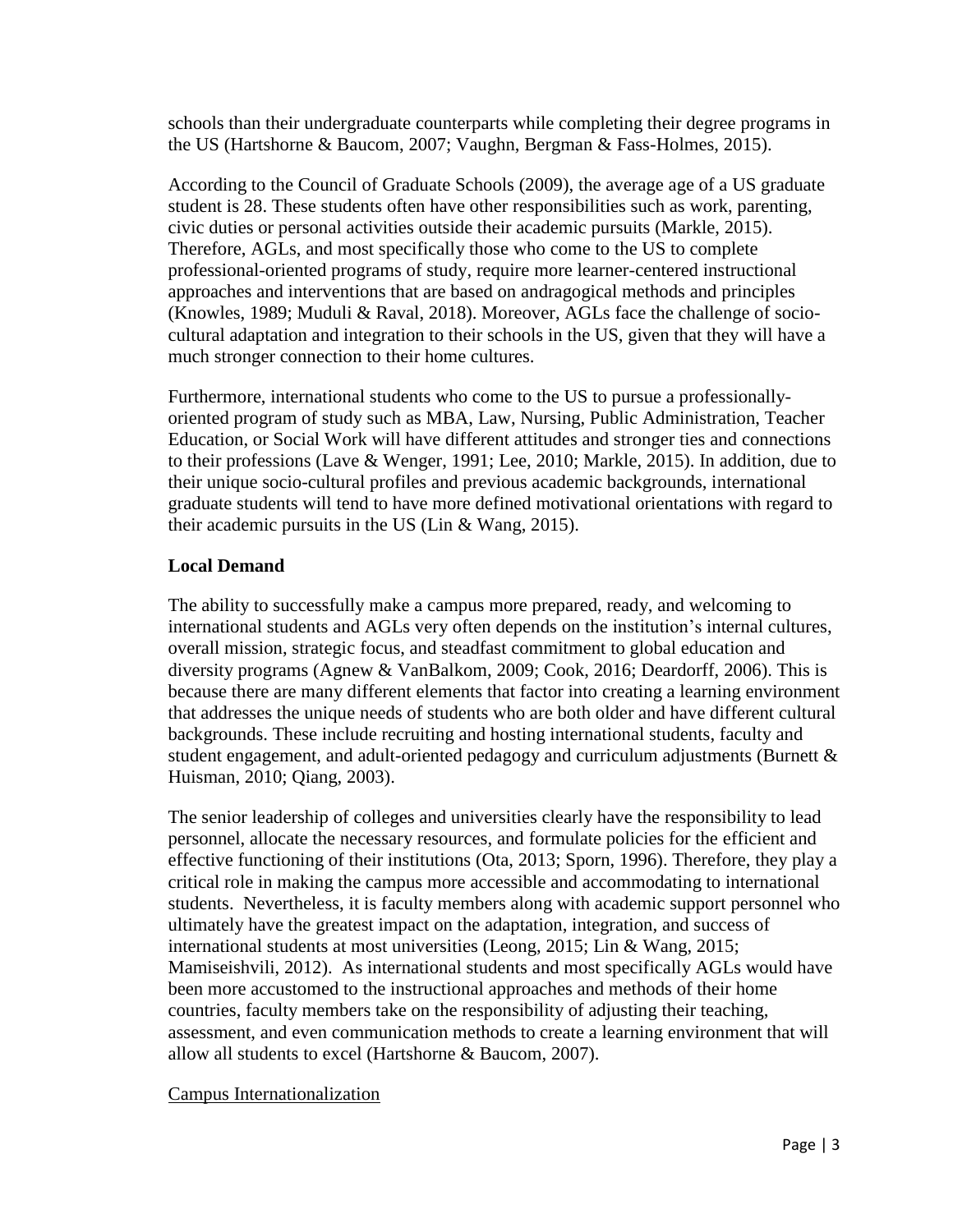Large state and research universities have the depth and breadth of resources to pursue comprehensive and campus-wide strategies that touch all major programming units of the institution to support their international students (Coryell et al., 2012). These institutions, which are typically located in urban environments, have large (over 20,000 students) and very diverse student populations including over 15% of international students (Fass-Holmes, 2016). As a result, they have the requisite breadth, depth, and stature in academic programming, faculty expertise, students' interest, and national influence to commit significant time and resources to make campus internationalization a key part of their overall mission.

In contrast, public regional master's comprehensive colleges and universities are for the most part located in smaller towns and often lack of resources, tradition, or experience in global and multi-cultural academic training (Coryell et al., 2012). The enrollment levels of those institutions often do not exceed 10,000 students with a percentage of international students at or below 5% of their total student population. Master's comprehensive institutions are especially challenged with integrating international students at their campuses. These institutions nonetheless must develop innovative academic intervention approaches and student support efforts that address the unique situations and the prevailing needs of their international students.

## **The Liuzhou Program at Winthrop University**

Winthrop University entered into a contract with the Liuzhou People's Municipal Government (Liuzhou) in the People's Republic of China in June 2016. Liuzhou is a city that is located in Guanxi, an autonomous region located in southern China (Kuo & Falkenheim, 2014). According to the contract, prospective students for the program would be middle and senior managers in the Liuzhou government and its related institutions. The priority industries for eligible applicants for the Liuzhou program are manufacturing, parks and recreation, government operations, government services, tourism affairs, and police services. In addition, eligible applicants must have many years of work experience in business functional areas such as human resources, finance, operations, training and customer service before going through a rigorous internal selection process within Liuzhou. Successful applicants in the Liuzhou internal selection process would then be able to apply to the Winthrop MBA program.

#### College-Level Interventions

In keeping with the internationalization aspirations of the University, comprehensive, tailored, and dedicated support is being provided to the Liuzhou MBA students. In addition to Winthrop's general orientation and welcome to campus activities, tailored interventions are offered to the Liuzhou students to ensure their seamless adaptation, degree progression, and eventual successful graduation from the MBA program at the University. Moreover, the University made additional personnel available to ensure that students felt fully integrated to life academically, culturally, and socially at the University.

Academic-related efforts to assist the Liuzhou students are coordinated through the MBA program Director, who is also a senior faculty member in the College of Business of the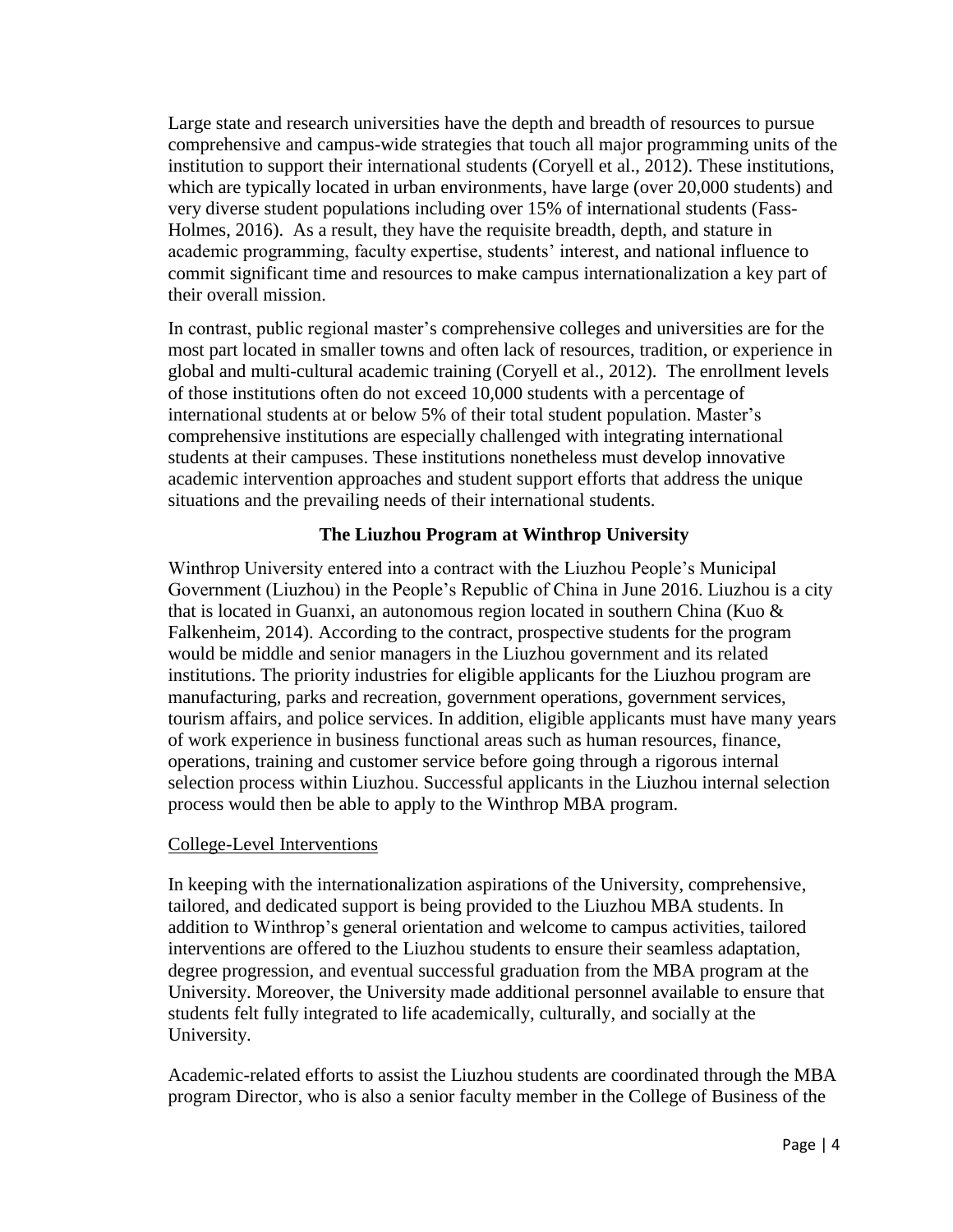University. The Director has many years of experience working with students from Nantung, China through a separate international exchange program. The Director made sure that other faculty in the College of Business who have primary teaching responsibilities for the Liuzhou students had previous international academic experience as instructors or researchers.

For day to day academic help, a GA is assigned to serve as a tutor for the Liuzhou students. The Liuzhou GA is required to be a second year MBA student who has already completed most of the required courses of the program. Moreover, the GA must have good familiarity with the different academic support units of the University to which the students could be referred in case of need. While the Liuzhou students have access to a translator, the Director required that the students communicate in English while on University campus. Moreover, steps were taken to ensure that the Liuzhou students were teamed with American and non-Chinese peers in group work activities in classroom and for collaborative-oriented homework and similar assignments.

#### University-Level Intervention and Support

English language and cross-cultural support are provided to the Liuzhou students at various times during the program to help them better integrate at the University. For example, students identified as having weaker conversational English skills are linked with the International Center (IC) at the University for one-on-one support. Also, the Liuzhou GA has the responsibility to take the students to personal and social activities, such as local fairs, cultural events, and local stores.

Further, the IC at the University takes the lead in arranging advising sessions with appropriate University faculty and staff to help the students prepare for their second semester in the MBA program. The center is responsible for completing all required visa paperwork and governmental notifications for the Liuzhou students. The IC leads efforts to connect the Liuzhou students with all applicable socio-cultural events taking place at the University that could enhance their adaptation, integration, and involvement at the school. These included international fairs, symposia on cultural issues and key programming activities focused on US or state of Carolina history, culture, or holidays.

As a result, from arrival through graduation, the Liuzhou students are connected with multiple personnel and units of the University. The goal is to ensure that the students feel "at home" as much as possible while completing their degree program at the University.

#### **Methodology**

#### **Purpose**

The Liuzhou study sought to determine and evaluate the most salient learning factors and educational experiences that affect the readiness, adaptation, and degree completion success of a selected group of international students at Winthrop University. In addition, the researchers wanted to gauge how culture affect the students' perception of academic interventions and efforts undertaken at the University to help them integrate and adapt to campus life at the University.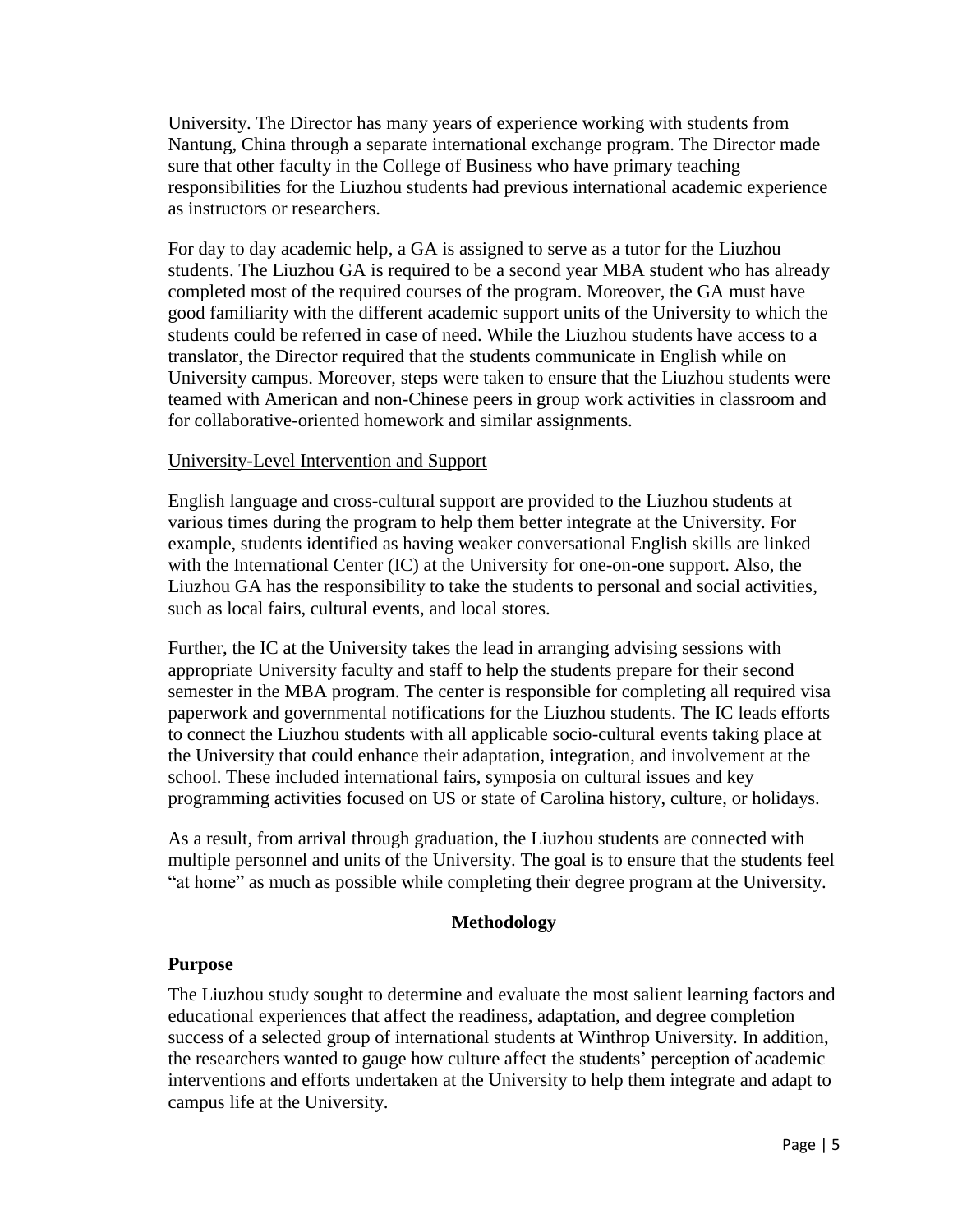#### **Research Questions**

The Liuzhou research study was guided by the following two research questions:

- 1. In what ways do the students' degree of connection to their home culture influence their perception of readiness, adaptation, and success for study in the US?
- 2. To what degree do the students' educational background as AGLs impact the time they spent on academic-related activities while in the US?

#### **Survey Instrument**

A survey instrument was developed specifically for the Liuzhou study. This was done for three reasons. First, the researchers did not find an existing survey instrument that addressed the issues being examined through the study. Second, the researchers wanted to be sure the survey questions were relatively free of cultural biases. Third, there was a need to ensure that language used in the survey was appropriate for the level of English skills of the participants in the study.

#### **Relevant Themes and Learning Factors for the Study**

Preliminary learning factors affecting readiness, adaptation, and success were captured through focus group interviews with faculty, staff, and international students at the University. These factors were then shared with a select group of external faculty members, scholars and practitioners who are directly involved in teaching or supporting international students in the US, for input and feedback. The list of learning factors was revised based on the input of the external reviewers.

Some learning factors were deleted, and a few others were updated based on the input of the external reviewers. After some preliminary testing, an updated version of the survey, which included relevant learning factors for the study, was given to the first cohort of the Liuzhou students. These students started their program of study at the University in fall 2016. Based on the inputs and feedback of the first cohort of Liuzhou students, the researchers were able to modify and adjust the language that was ultimately used in the final version of the survey.

## **Participants**

Convenience sampling was used to recruit participants for the Liuzhou study, which consisted of the entire second cohort of 28 Liuzhou students in the fall 2017 MBA program at Winthrop University. Responses were received and tabulated for two offerings of the survey. The first offering of the survey was conducted during the first week of the students' arrival at the University in early August 2017. The second offering of the survey was conducted again in May 2018, after the students had completed two semesters of course work at the University.

#### **Data Collection**

The survey instrument for the study consisted of 45 questions broken down in three sections: demographics, perception, and comments. The demographics section comprised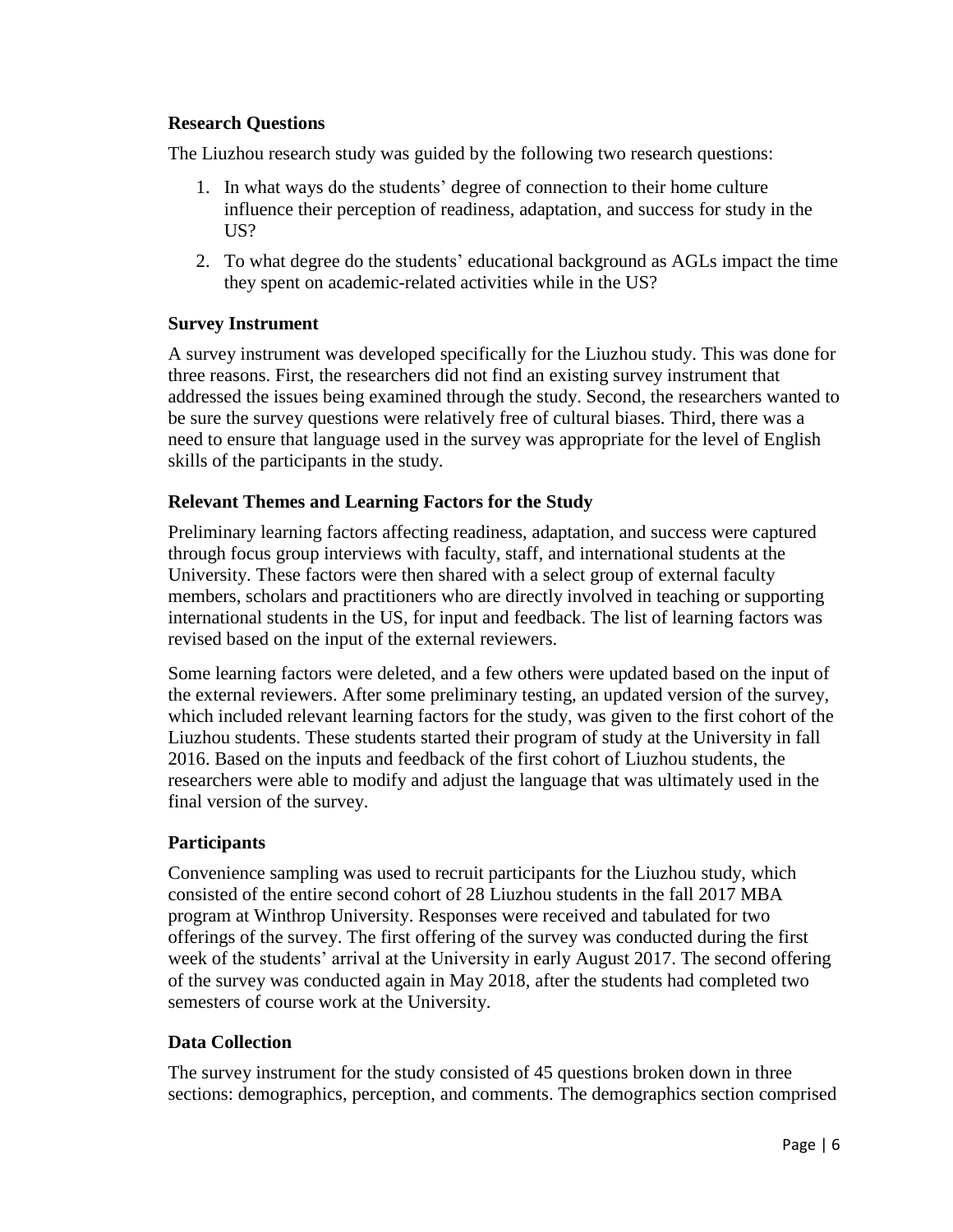of 10 questions addressing the participants' background. Participants were also asked about their study habits and practices in the follow-up version of the survey. The perception section consisted of Likert-scale questions on learning factors affecting readiness, adaptation, and success. Participants were provided choices ranging from 1 (Extremely Important) to 5 (Not at All Important) for each perception factor. The comment section included both multiple-choice and open-ended questions.

### **Age and Learning Factor Clustering**

As shown in Table 1, we developed two clusters from the responses provided by the participants. These are: *Age* and *Learning Factor*. The use of the clusters was intended to allow a sharper examination of how culture (measured by student's age) and learning factor (measured by the student's Likert-scale selection) impact the students' academic Readiness, Adaptation and Success.

| Clustering of the AGL Data |                                                                                       |                                                              |  |
|----------------------------|---------------------------------------------------------------------------------------|--------------------------------------------------------------|--|
| Category                   | Cluster                                                                               | Definition                                                   |  |
|                            | Established                                                                           | Greater than 30 years                                        |  |
| Age                        | Connected                                                                             | 30 years or less                                             |  |
| Education                  | Team-Leaning                                                                          | Undergraduate Degree in Arts and Science related field       |  |
| Background                 | Individual-Leaning                                                                    | Undergraduate Degree in Engineering & Commerce related field |  |
| Learning                   | Enhancing                                                                             | Ranked 1 or 2                                                |  |
| Strategy,                  | Contributing                                                                          | Ranked 3 or greater                                          |  |
| Activity, or               | Scale: $1 =$ Extremely Important, 2: Important, 3: Neutral, 4: Somewhat Important; 5: |                                                              |  |
| Aid                        | Not Important                                                                         |                                                              |  |

| Clustering of the AGL Data |  |  |
|----------------------------|--|--|

## **Data Analysis**

Table 1

Data analysis for the study was completed using MS-Excel, while Minitab was used to perform statistical analyses on continuous variables. A Mann-Whitney U test was conducted to determine the difference between Established and Connected groups. Answers to open-ended questions were edited for grammatical clarity and then categorized into relevant groups related to the learning factors of focus for the study.

#### **Results and Discussions**

Descriptive statistics about the Liuzhou students are presented in this section of the paper. These are followed by inferential statistics on the survey responses that were provided by the Liuzhou students.

|                      | <b>Mean</b> | <b>Standard Dev.</b> | 95% CI Around the Mean |              |
|----------------------|-------------|----------------------|------------------------|--------------|
| Data Item            |             |                      | Lower                  | <b>Upper</b> |
| Overall <sup>a</sup> |             |                      |                        |              |
| Age                  | 30.89       | 4.10                 | 29.30                  | 32.48        |
| YSE (At Entry)       | 4.60        | 2.02                 | 3.82                   | 5.39         |
| $LOK$ - US $*$       | 2.64        | 0.83                 | 2.32                   | 2.96         |
| Extra Work Time**    | 7.04        | 2.22                 | 6.17                   | 7.89         |
| Established b        |             |                      |                        |              |
| Age                  | 34.14       | 2.54                 | 32.68                  | 35.61        |

Table 2

| $\mu$ uviv $\mu$ |                                              |  |
|------------------|----------------------------------------------|--|
|                  | Descriptive Data for the Liuzhou Pilot Study |  |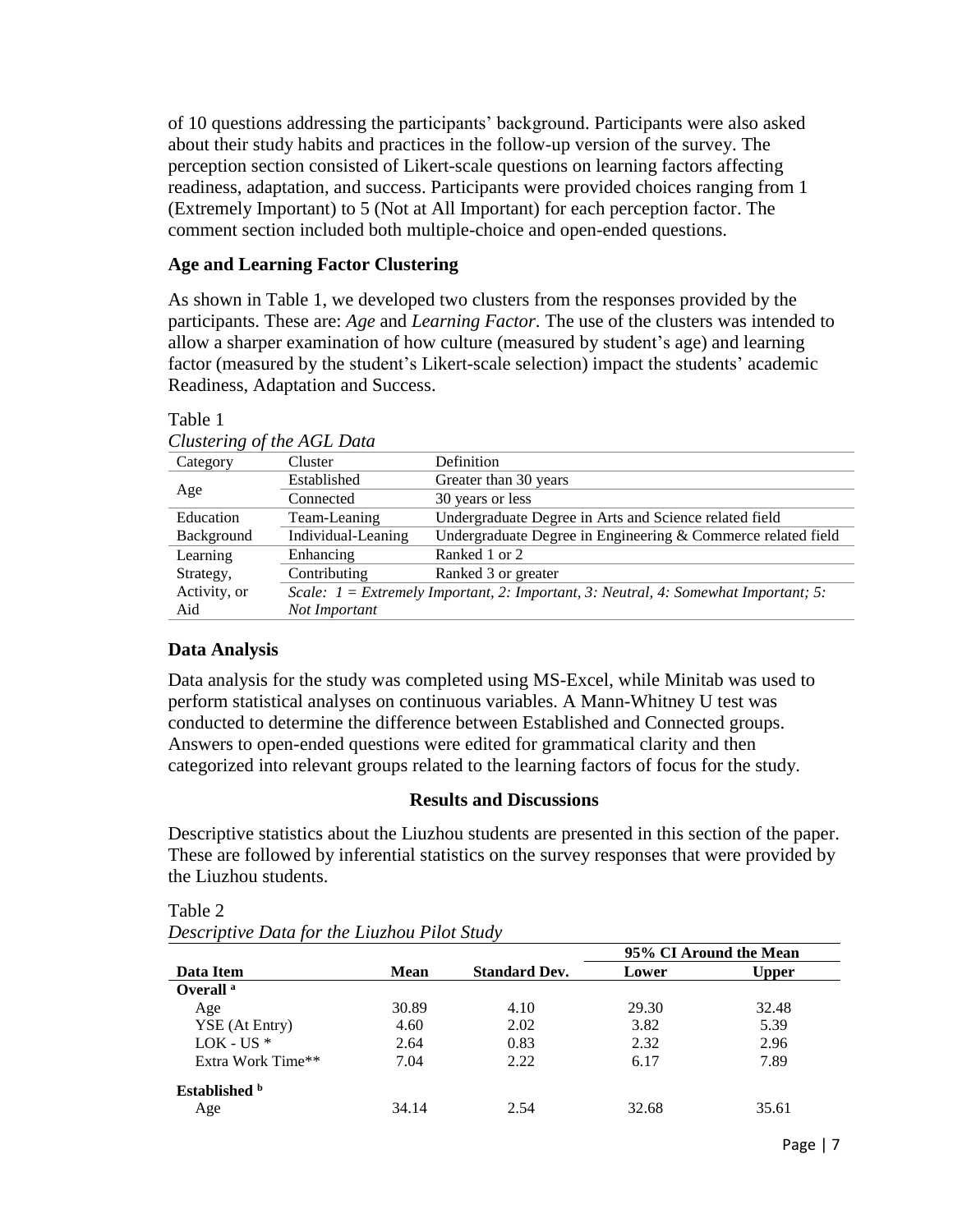| YSE (At Entry)<br>$LOK$ - US $*$<br>Extra Work Time** | 4.78<br>2.50<br>7.10 | 2.01<br>0.76<br>2.37 | 3.63<br>2.06<br>5.70 | 5.94<br>2.93<br>8.44 |
|-------------------------------------------------------|----------------------|----------------------|----------------------|----------------------|
| Connected <sup>c</sup>                                |                      |                      |                      |                      |
| Age                                                   | 27.64                | 2.41                 | 26.25                | 29.03                |
| YSE (At Entry)                                        | 4.43                 | 2.10                 | 3.22                 | 5.64                 |
| $LOK$ - US $*$                                        | 2.79                 | 0.89                 | 2.27                 | 3.30                 |
| Extra Work Time**                                     | 7.00                 | 2.14                 | 5.76                 | 8.24                 |

Cluster: *Overall = 28;Established = 14; Connected = 14\*LOK-US (Level of Knowledge of US Culture) Scale: 5 (Very High) to 1 (Low); \*\*Extra Work Time Value: Hours* 

Table 2 lists the average age, years of studying English (YSE), time (in hours) spent doing extra academic work and level of knowledge of US culture (LOK-US) for the entire Liuzhou cohort of students. Those same statistics are also listed for the *Established*  and *Connected* groups. Overall, there were 9 males (32%) and 19 females (68%) in the study. The number of *Established* and *Connected* participants were the same at 14.

#### Table 3

*Critical Factors Determined by AGLs for Readiness, Adaptation and Success* 

| <b>Dimension</b>  | <b>Overall</b>                                  | <b>Established</b>                                      | <b>Connected</b>                     |
|-------------------|-------------------------------------------------|---------------------------------------------------------|--------------------------------------|
| <b>Readiness</b>  | Academic Reading                                | Academic Reading                                        | <b>English Proficiency</b>           |
|                   |                                                 | English Proficiency                                     | Academic Reading                     |
|                   |                                                 | Academic Writing                                        | <b>Academic Writing</b>              |
|                   | Proper Use of Ref<br>& Copyrighted<br>Materials | <b>Critical Thinking</b>                                | Following Student Code of<br>Conduct |
|                   |                                                 | Proper Use of                                           | Utilizing available academic         |
| <b>Adaptation</b> |                                                 | Copyrighted Materials                                   | Resources                            |
|                   |                                                 | Plagiarism                                              | <b>Importance of Grade Point</b>     |
|                   |                                                 |                                                         | Average                              |
| <b>Success</b>    | The Importance of<br>Assignments                | The Importance of                                       | <b>Understanding of Learning</b>     |
|                   |                                                 | Assignments                                             | <b>Strategies</b>                    |
|                   |                                                 | <b>Asking Questions During</b>                          | Contacting Professors Outside of     |
|                   |                                                 | Class                                                   | Class                                |
|                   |                                                 | <b>Contacting Professors</b><br><b>Outside of Class</b> | The Importance of Assignments        |

Table #3 above presents responses for the learning strategy, activity, or aid deemed to be *Enhancing* or *Contributing* to the academic readiness, adaptation and success of the *Established* and *Connected* AGL groups that were developed for the study. The answers provided by the students were rank-ordered. The top three learning activities and behaviors are listed in Table 3. Thus, international graduate students and particularly those from China who wish to come to the US to pursue a professionally-oriented program of study should pay close attention to these learning factors and develop appropriate strategies to overcome any gaps or barriers that stand in the way of achieving their educational goals.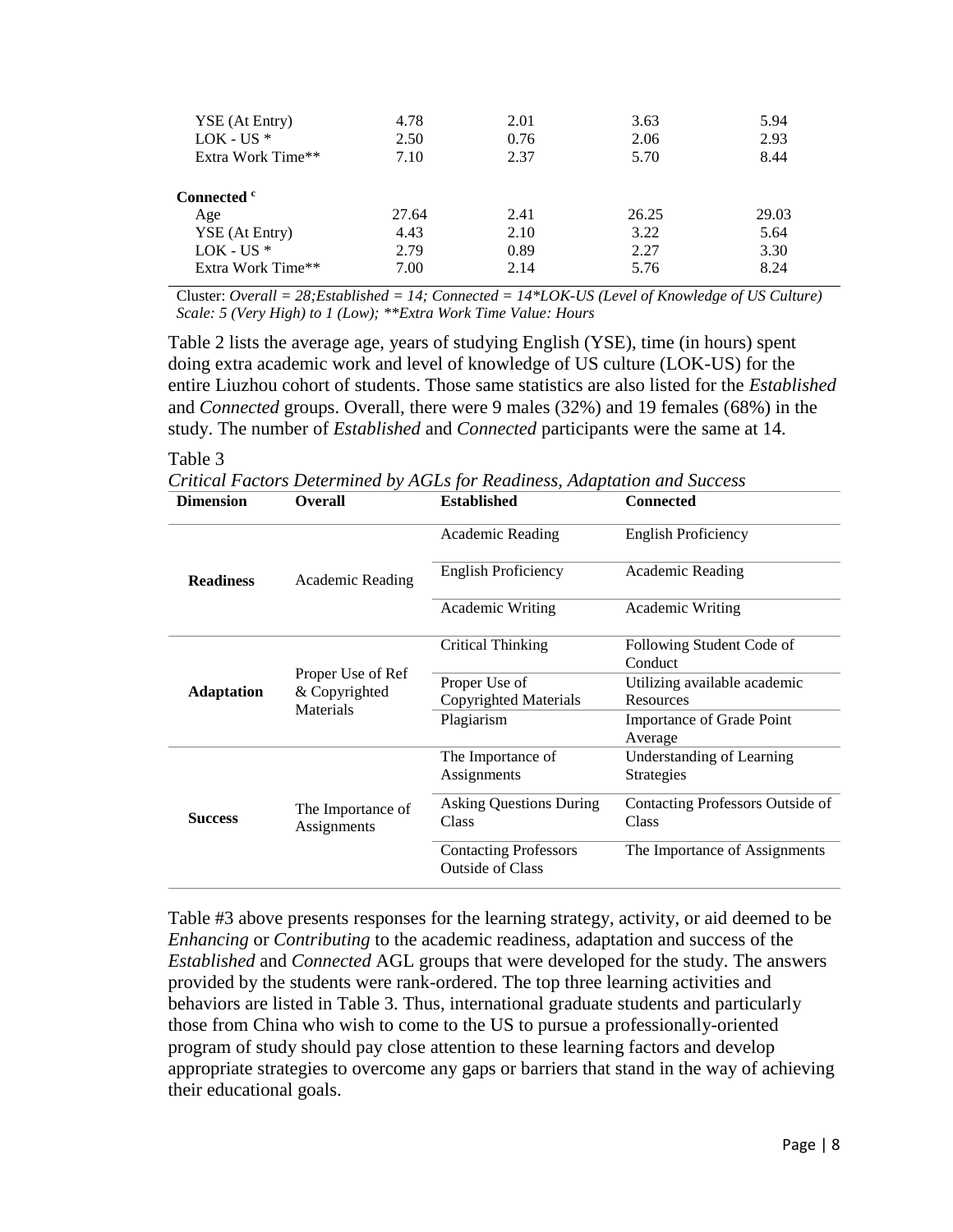Table 4 *Academic Background and Study Habit* 

| <b>Academic Background</b>   | Count | Mean | <b>Median</b> | <b>Standard Dev.</b> |
|------------------------------|-------|------|---------------|----------------------|
| <b>Team-Leaning Learners</b> |       |      |               |                      |
| Individual-Leaning Learners  |       | 7.82 |               |                      |

To determine the impact of training background and readiness, the Liuzhou participants were broken down into two groups. As presented in Table #4, the first group, *Team-Leaning* learners  $(n = 11)$  comprised of students who had completed their degrees in an Arts and Science related field. The second group which was termed *Individual-Leaning* learners ( $n = 17$ ), included students with degrees in fields related to Engineering & Commerce. Table 4 presents the means and median scores of extra hours (beyond what is expected of traditional students) that were spent by each group of learners on homework and other course related activities.

#### **Findings**

The Liuzhou study sought to gauge the most salient learning factors related to the readiness, adaptation, and degree progression success of a group of Chinese student who are pursuing graduate degrees in the US. We defined those students as Adult Global Learners (AGL) as they spent significant years of training and working in China prior to coming to the US. The study also aimed to understand the views and perspectives of the AGLs on critical learning factors for academic success in the US.

#### Q1: *In what ways do the students' degree of connection to their home culture influence their perception of readiness, adaptation, and success for study in the US?*

To answer this question, we divided the students into two age groups for analysis. The groups were *Established* for those over 30 years of age and *Connected* for those under 30. As presented in Table 3, both groups found Academic Reading, Proper Use of Copyrighted Materials and Importance of Assignments as critical learning and behavior factors for the dimensions of Readiness, Adaptation, and Success. In the Readiness dimension, both groups selected similar top three learning factors, although in different rank order. There are some differences between the factors deemed critical by the two groups for the Adaptation and Success dimension. For example, the learning factor Contacting Professors Outside Class was ranked very high by the *Established* group. On the other hand, the *Connected* selected Asking Questions during Class as its highest learning factor for that same dimension.

Research and studies have shown that the length of time spent in a Confucian culture strengthens one's view and orientation towards people in a position of authority (Dennehy, 2015). As noted by Hofstede (1991) and Meyer (2014), in Confucian cultures e.g., China, Japan and South Korea, people in positions of higher authority should not be challenged publicly. The Liuzhou students may perceive that asking questions in class could be interpreted as challenging the professor's knowledge and expertise. Thus, the *Established* students who spent more time in the Confucian culture due to their age would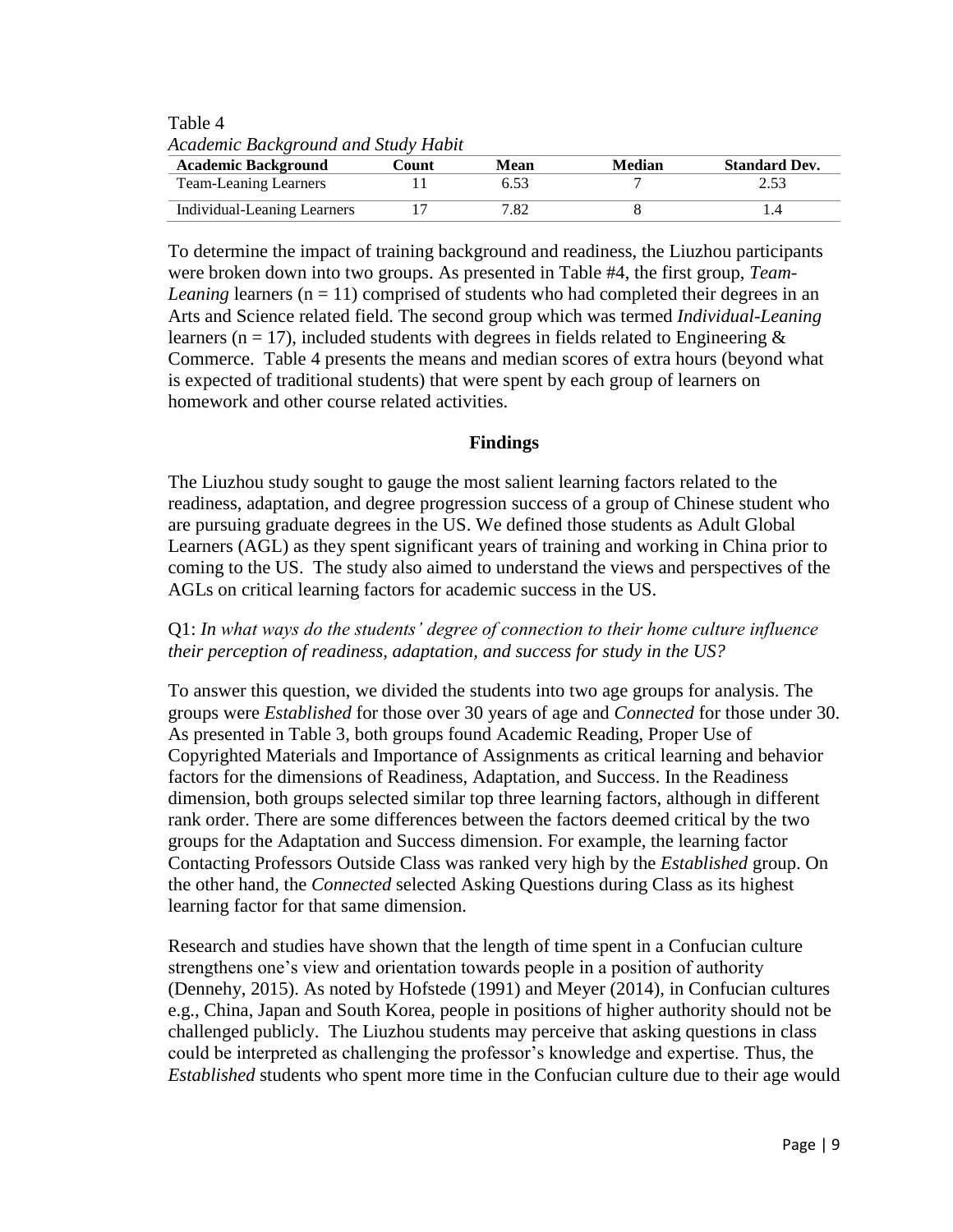see Contacting Professors Outside Class as a more appropriate way to address someone in a higher position than them.

### Question 2 asked: *To what degree do the students' educational background as AGLs impact the time they spent on academic-related activities while in the US?*

We looked at the number of extra study hours spent by students defined in the study as *Team-Oriented* (Arts and Science) and *Individual-Leaning* (Engineering and Commerce). Various statistical tests were conducted to determine whether educational background had an impact on their academic-related activities. None of these tests found significant difference even at alpha values above .3. However, differences were found with mean and median comparisons between the two groups. As shown in Table 4, the *Team-Oriented* group spent on average less time (-1.3 hour for the mean and -1 hour for the median) than the *Individual-Leaning***.** Therefore, we can conclude that the academic background of the international graduate students investigated in the study, measured in terms of their first post-secondary degree, has some modest impact on their preparation and readiness for study in the US. This information should be useful for future cohorts of the Liuzhou program who have similar academic background and training as those in the study.

#### **Limitations**

The Liuzhou study was conducted as a pilot effort. The participants for the study were all part of a single cohort of MBA students for Liuzhou City, China. Further, the sample size for the study was 28, a relatively small figure. Consequently, findings from the data analysis conducted as part of the study are not generalizable. As the partnership between Winthrop University and Liuzhou City spans multiple years, we anticipate broadening the research in a future study. We also aim to include more participants from Asia and other countries such as India that have similar cultural backgrounds to gauge the impact of background, culture, and training on those learning factors that have been investigated in the pilot study delineated in this paper.

## **Conclusion**

The Liuzhou students came to the US after earning their undergraduate degrees and working for many years at government institutions in China. As a result, they had to quickly adjust to an entirely new learning environment that presented unfamiliar instruction, mentoring, assessment, and academic intervention methods and approaches. As presented in this paper, targeted and focused interventions can help international students like those from Liuzhou City negotiate differences in discourses, norms, and teacher-student interactions that they are faced with in their new educational and classroom environments in the US. Together with campus internationalization efforts, these interventions will go a long way toward supporting the needs and aspirations of global learners who come to the US to obtain the skills necessary to assume greater responsibilities at their places of employment back in their home countries.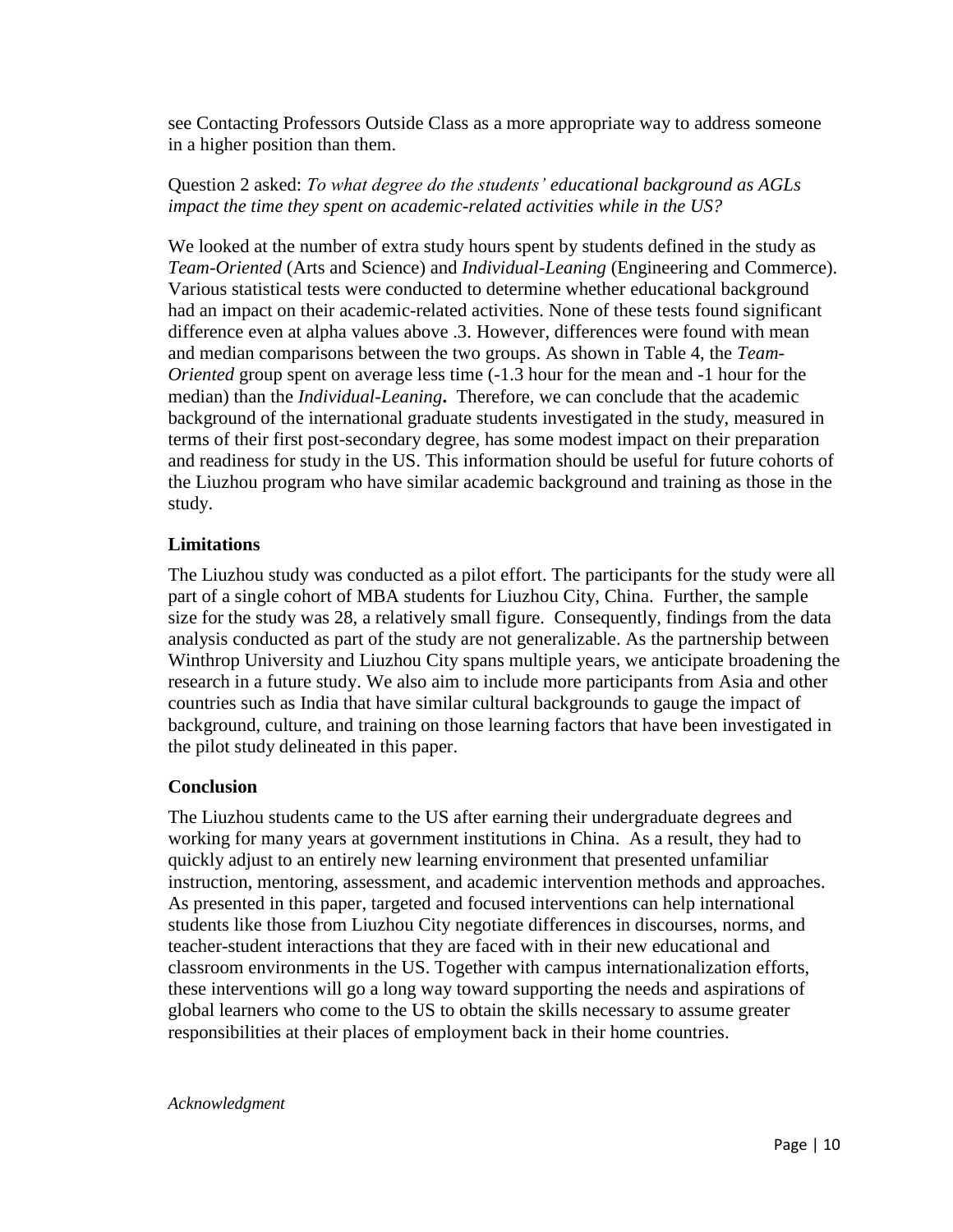The authors would like to thank their colleagues, Drs. Keith Benson, Director Graduate Studies and Jack DeRochi, Dean of the Graduate at Winthrop University for the assistance provided, respectively, with the data collection of the study, and the editing and final review of the paper.

#### **References**

- Agnew, M., & VanBalkom, W. D. (2009). Internationalization of the university: Factors impacting cultural readiness for organizational change. *Intercultural Education, 20*(5), 451-462.
- American Council on Education. (2013). *At home in the world: Educating for global connections and local commitments*. Pullman, WA: Washington State University
- Bartram, B. (2008). Supporting international students in higher education: Constructions, cultures and clashes. *Teaching in Higher Education, 13*(6), 657–668.
- Birnbaum, M., Cardona, B., Milian, M., & Gonzalez, M. (2012). Strangers in a Strange Land: How Non-Traditional International Adult Students See a United States University. *Journal of International Education and Leadership, 2*(2), 1-16.
- Burnett, S. & Huisman, J. (2010). Universities' Responses to Globalisation: The influence of organizational culture. *Journal of Studies in International Education, 14*(2), 117-142.
- Chan, S. (2010). Applications of andragogy in multi-disciplined teaching and learning. *Journal of Adult Education, 39*(2), 25-35.
- Cook, L. (2016). *International mindedness and global education: A mixed methods exploration of global education among International Baccalaureate schools of the Americas* (doctoral dissertation). Texas Tech University, Lubbock, Texas
- Coryelle, J. E., Durodoye, B. A., Wright, R. R., Pate, P. E., & Nguyen, S. (2012). Case Studies of Internationalization in Adult and Higher Education: Inside the Processes of Four Universities in the United States and the United Kingdom. *Journal of Studies in International Education*, *16*(1), 75-98.
- Deardorff (2006). Identification and assessment of intercultural competence as a student outcome of internationalization. *Journal of Studies in International Education,* 10, 241-266.
- Dennehy, E. (2015). Learning approaches and cultural influences: a comparative study of Confucian and western-heritage students. *Journal of Further and Higher Education, 39*(6), 818-838. DOI: 10.1080/0309877X.2013.869561
- Fass-Holmes, B., & Vaughn, A. A. (2014). Are international undergraduates struggling academically? *Journal of International Students, 4*(1), 60–73.
- Fass-Holmes, B. (2016). International students reported for academic integration violations: Demographics, retention, and graduation. *Journal of International Students, 6*(4),933–955.
- Forbush, E., & Foucault-Welles, B. (2015). Social media use and adaptation among Chinese students beginning to study in the United States. *International Journal of Intercultural Relations, 50*, 1–12. doi: 10.1016/j.ijintrel.2015.10.007
- Glass, C. R., & Westmont, C. M. (2014). Comparative effects of belongingness on the academic success and cross-cultural interactions of domestic and international students. *International Journal of Intercultural Relations, 38*, 106-119.
- Hartshorne, R. & Baucom, J. (2007). Issues affecting cross-cultural adaptation of international graduate students. *Multicultural Learning and Teaching, 2*(2), 78-87. doi: 10.2202/2161- 2412.1023
- Hofstede, G. (1991). *Cultures and organizations: software of the mind*. London: McGraw-Hill.
- Hovland, K. (2009). Global learning: What is it? Who is responsible for it? *Peer Review, 11*(4), 4-7.
- Hunter, B., White, G., & Godbey, G. (2006). What does it mean to be globally competent*? Journal of Studies in International Education 10*(3), 267-285.
- Institute of International Education. (2017). Open Doors Report on International Educational Exchange. Washington, DC: Institute of International Education. Available at: [https://www.iie.org/Research](https://www.iie.org/Research-and-Insights/Open-Doors/Open-Doors-2017-Media-Information)[and-Insights/Open-Doors/Open-Doors-2017-Media-Information.](https://www.iie.org/Research-and-Insights/Open-Doors/Open-Doors-2017-Media-Information)
- Kabilan, M. K., Ahmad, N., & Abidin, M. J. Z. (2010). Facebook: An online environment for learning of English in institutions of higher education?. *The Internet and Higher Education, 13*(4), 179-187.
- Kaplan, A. M. & Haenline, M. (2010). Users of the world, Unite! The challenges and opportunities of social media. *Business Horizons, 53*(1), 59-68.